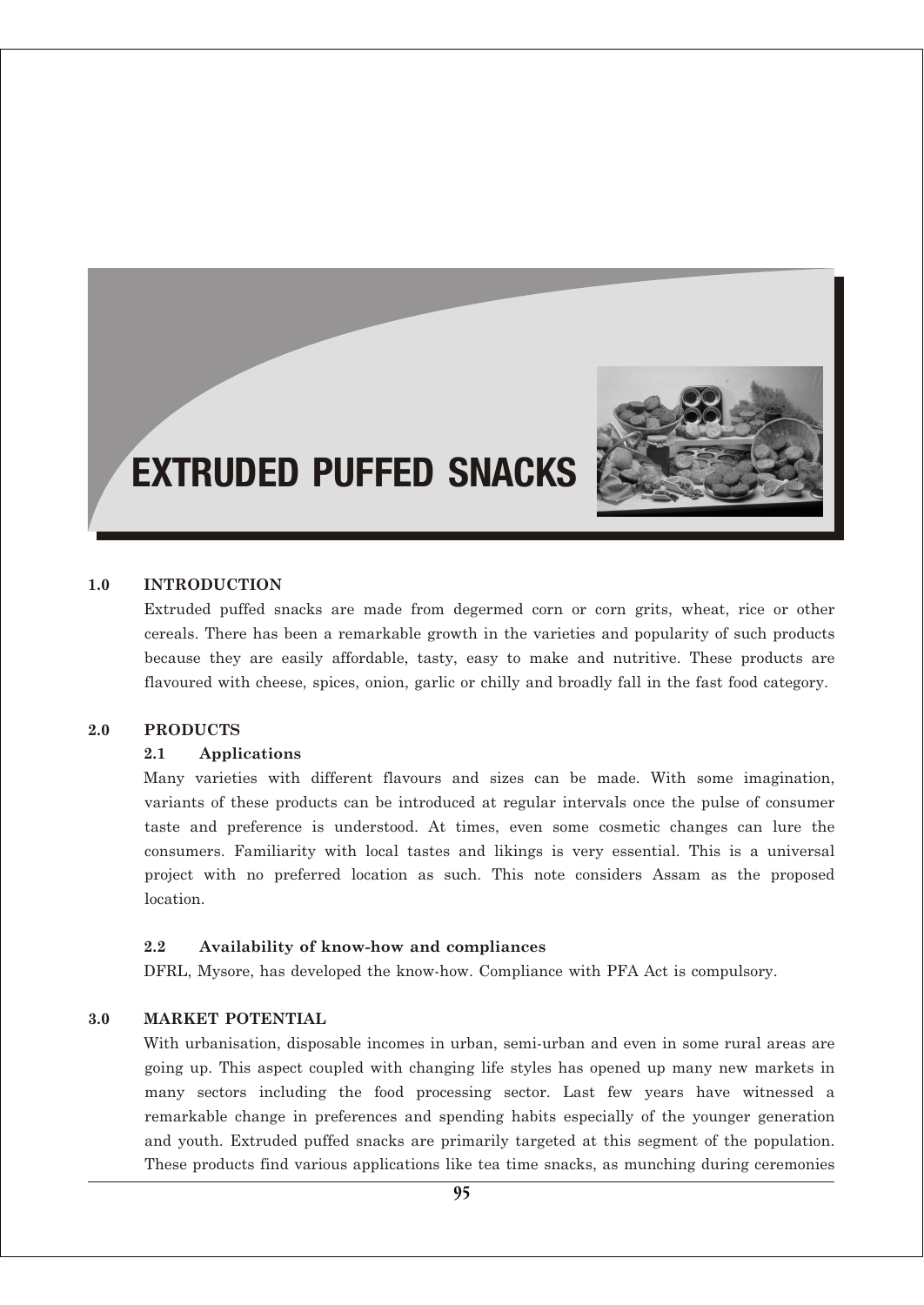or parties, during picnics or outings or simply as fun products. Hence with proper publicity, adequate placement to ensure easy availability and attractive packaging the market can be captured, provided quality is upto the mark.

#### **4.0 MANUFACTURING PROCESS**

Good quality corn grits or rice or wheat flour or a combination of these ingredients is mixed with water and then this mixture is fed to the hopper of the extruder. During the process, extruder machine converts natural starches in these cereals into cold solution, which on cooking in the extruder, is converted into an expanded form. These longish pieces are then cut into the desired length. The product at this stage has moisture content of about 6% and it is immediately dried in the dryer to bring down moisture level to about 2%. Raw dried pieces are then fed to blender for coating with oil and spices. Oil is sprayed through a spray gun activated by dried and filtered air from a compressor. These coated products are directly fed to the hopper of automatic form, fill and seal machine where they are packed.

#### **5.0 CAPITAL INPUTS**

#### **5.1 Land and Building**

The built-up area requirement is about 100 sq.mtrs. and therefore a plot of land of around 200 sq.mtrs. is recommended. Price of land may vary according to the location but it is taken at Rs. 300/- per sq.mtr. Thus, an amount of Rs. 0.60 lacs is likely to be spent. As regards, the constructed area, main production hall of 50 sq.mtrs. would be enough. Storage and packing rooms would be of 30 sq.mtrs. and balance 20 sq.mtrs. for a small office and toilet blocks. The total construction cost is estimated to be Rs. 2.50 lacs.

#### **5.2 Plant and Machinery**

Keeping in mind the financial viability of the project, it is advisable to have installed production capacity of 6 tonnes per month or 72 tonnes per year with 300 working days and working of 2 shifts per day. In view of this, following machines are suggested:

| <b>Item</b>                                                              | Qty.           | Price (Rs.) |
|--------------------------------------------------------------------------|----------------|-------------|
| Extruder with screws, barrel and electric motor and<br>other attachments |                | 3,00,000    |
| Tray dryer with 48 trays                                                 |                | 80,000      |
| Blender with spray gun, heater and compressor                            |                | 70,000      |
| Automatic Form, fill and sealing machines                                | $\mathfrak{D}$ | 1,50,000    |
| Weighing scale, hot air oven, laboratory equipments, etc.                |                | 50,000      |
|                                                                          | Total          | 6,50,000    |

#### **5.3 Miscellaneous Assets**

Many other support assets like furniture and fixtures, electrical, storage racks and bins, stainless steel utensils etc. shall be required for which a provision of Rs. 75,000/- is made.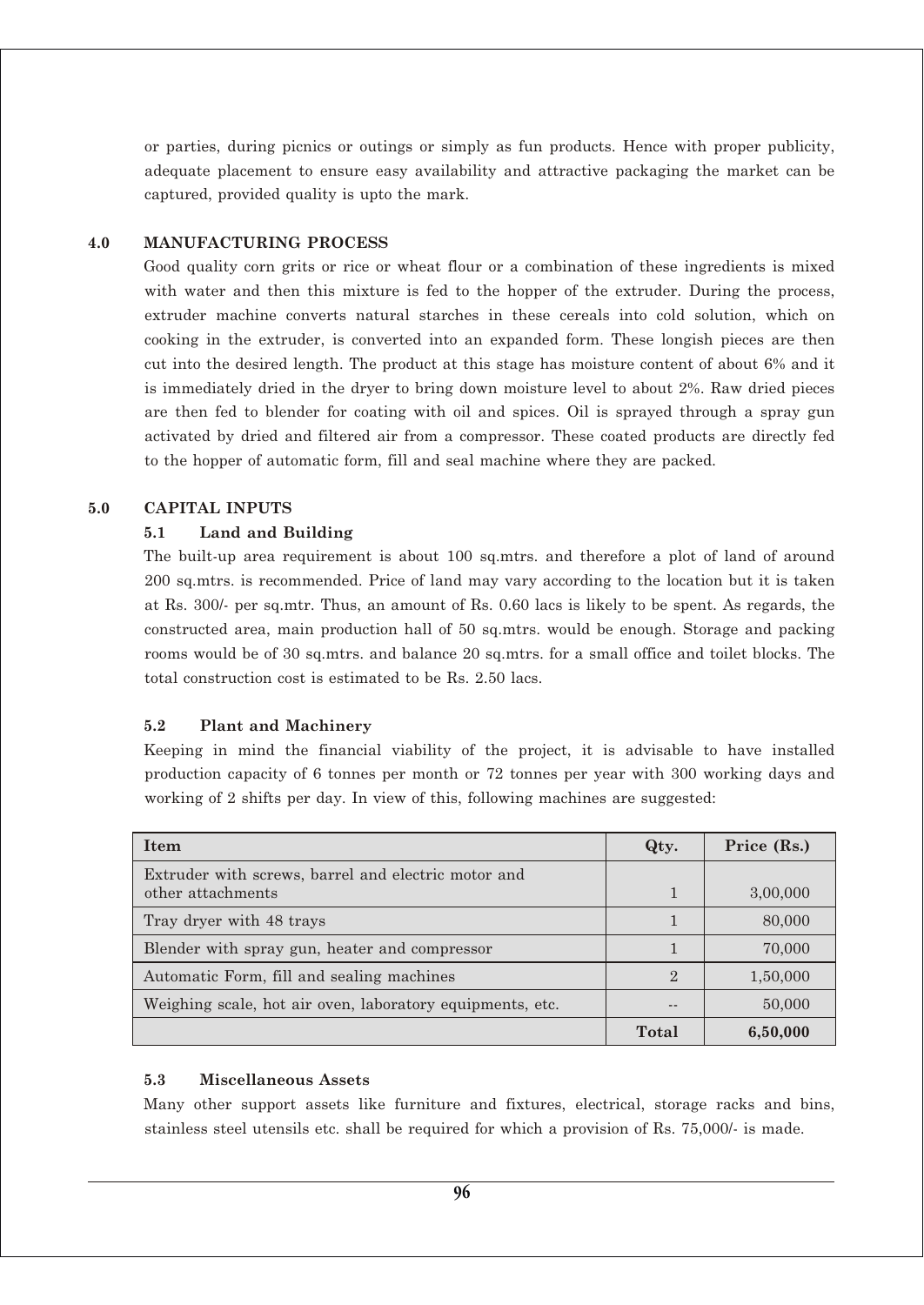#### **5.4 Utilities**

Total power requirement is estimated to be 60 HP whereas about 1000 ltrs. of water shall be required every day. The total cost under this head at 100% activity level is assumed to be Rs. 1, 00,000/-.

#### **5.5 Raw Material**

The main raw materials are corn grits and rice or wheat flour. Other materials are edible oils, spices, salt, chillies, etc. All of them are available locally. Corns are not grown in much quantities in North-East but since the quantity required is not much, no difficulty is envisaged. However, it is advisable to line up the supplies well in advance. Packing would play a critical role and hence it is suggested to engage a professional designer. Suppliers who can supply printed rolls of pouches need to be contacted in advance.

| <b>Particulars</b>   | Nos.           | Monthly<br>Salary (Rs.) | <b>Total Monthly</b><br>Salary (Rs.) |
|----------------------|----------------|-------------------------|--------------------------------------|
| Skilled Worker       | $\overline{4}$ | 1,800                   | 7,200                                |
| Unskilled Workers    | $\overline{4}$ | 1,250                   | 5,000                                |
| Semi-skilled Workers | $\overline{2}$ | 1,500                   | 3,000                                |
| Machine Operators    | $\overline{2}$ | 2,500                   | 5,000                                |
| Clerk                | 1              | 2,000                   | 2,000                                |
| Salesmen             | $\overline{2}$ | 2,500                   | 5,000                                |
|                      |                | Total                   | 27,200                               |

## **6.0 MANPOWER REQUIREMENTS**

#### **7.0 TENTATIVE IMPLEMENTATION SCHEDULE**

| Activity                                                          | Period (in months) |
|-------------------------------------------------------------------|--------------------|
| Application and sanction of loan                                  |                    |
| Site selection and commencement of civil work                     |                    |
| Completion of civil work and placement of<br>orders for machinery |                    |
| Erection, installation and trial runs                             |                    |

# **8.0 DETAILS OF THE PROPOSED PROJECT**

# **8.1 Land and Building**

| Item     | Area (Sq.Mtrs) | $Cost$ (Rs.) |
|----------|----------------|--------------|
| Land     | 300            | 60,000       |
| Building | 100            | 2,50,000     |
|          | <b>Total</b>   | 3,10,000     |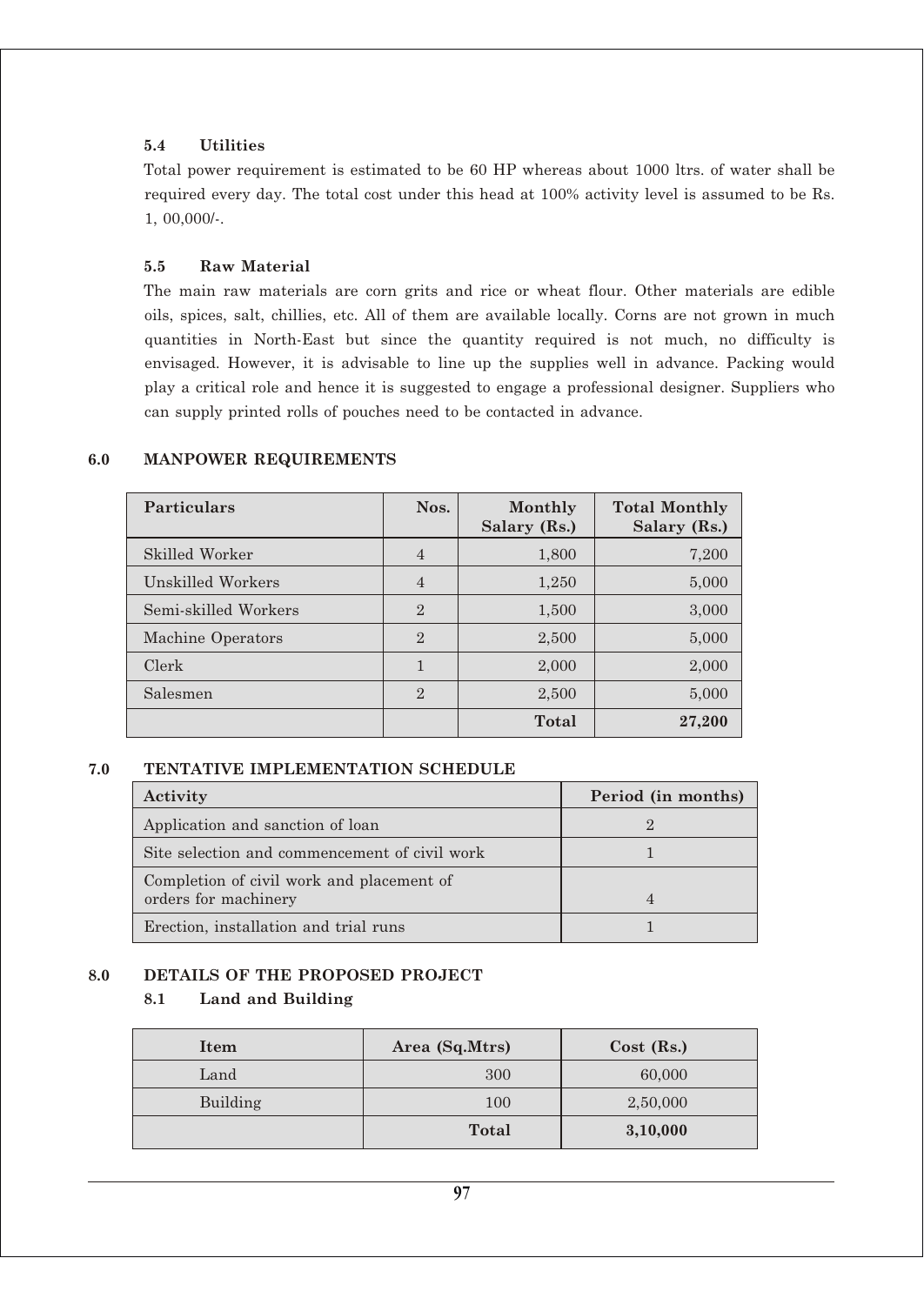## **8.2 Plant and Machinery**

A detailed list is already furnished earlier. Total landed cost and installation charges are estimated to be Rs. 6.50 lacs.

#### **8.3 Miscellaneous Assets**

A provision of Rs. 75,000 would take care of needs under this category as narrated before.

# **8.4 Preliminary & Pre-operative Expenses**

Expenses like registration charges, establishment and quick market assessment fees, interest during implementation, trial runs, etc. are taken at Rs. 65,000/-.

## **8.5 Working Capital Requirement**

The proposed installed capacity of the plant shall be 72 tonnes per year. But the capacity utilisation in the first year is assumed to be 65%. At this activity level, the working capital needs shall be as under:

|                            |                     |               |       |             | (Rs. in lacs)    |
|----------------------------|---------------------|---------------|-------|-------------|------------------|
| <b>Particulars</b>         | Period              | <b>Margin</b> | Total | <b>Bank</b> | <b>Promoters</b> |
| Shock of RM <sub>s</sub>   | 1 Month             | 30%           | 0.95  | 0.65        | 0.30             |
| Stock of Packing Materials | 1 Month             | 30%           | 0.50  | 0.35        | 0.15             |
| Stock of Finished Goods    | $\frac{1}{4}$ Month | 25%           | 0.60  | 0.45        | 0.15             |
| Receivables                | $\frac{1}{2}$ Month | 25%           | 1.35  | 1.00        | 0.35             |
| Working Expenses           | 1 Month             | 100%          | 0.40  | $- -$       | 0.40             |
|                            |                     | Total         | 3.80  | 2.45        | 1.35             |

| 8.6 | Cost of the Project and Means of Financing                       | (Rs. in lacs) |
|-----|------------------------------------------------------------------|---------------|
|     | <b>Item</b>                                                      | Amount        |
|     | Land and Building                                                | 3.10          |
|     | Plant and Machinery                                              | 6.50          |
|     | <b>Miscellaneous Assets</b>                                      | 0.75          |
|     | P&P Expenses                                                     | 0.65          |
|     | Contingencies $@10\%$ on Land,<br>Building and Plant & Machinery | 0.90          |
|     | Working Capital Margin                                           | 1.35          |
|     | Total                                                            | 13.25         |
|     | <b>Means of Finance</b>                                          |               |
|     | Promoters' Contribution                                          | 3.85          |
|     | Loan from Bank/FI                                                | 9.40          |
|     | Total                                                            | 13.25         |
|     | Debt Equity Ratio                                                | 2.44:1        |
|     | Promoters' Contribution                                          | 29%           |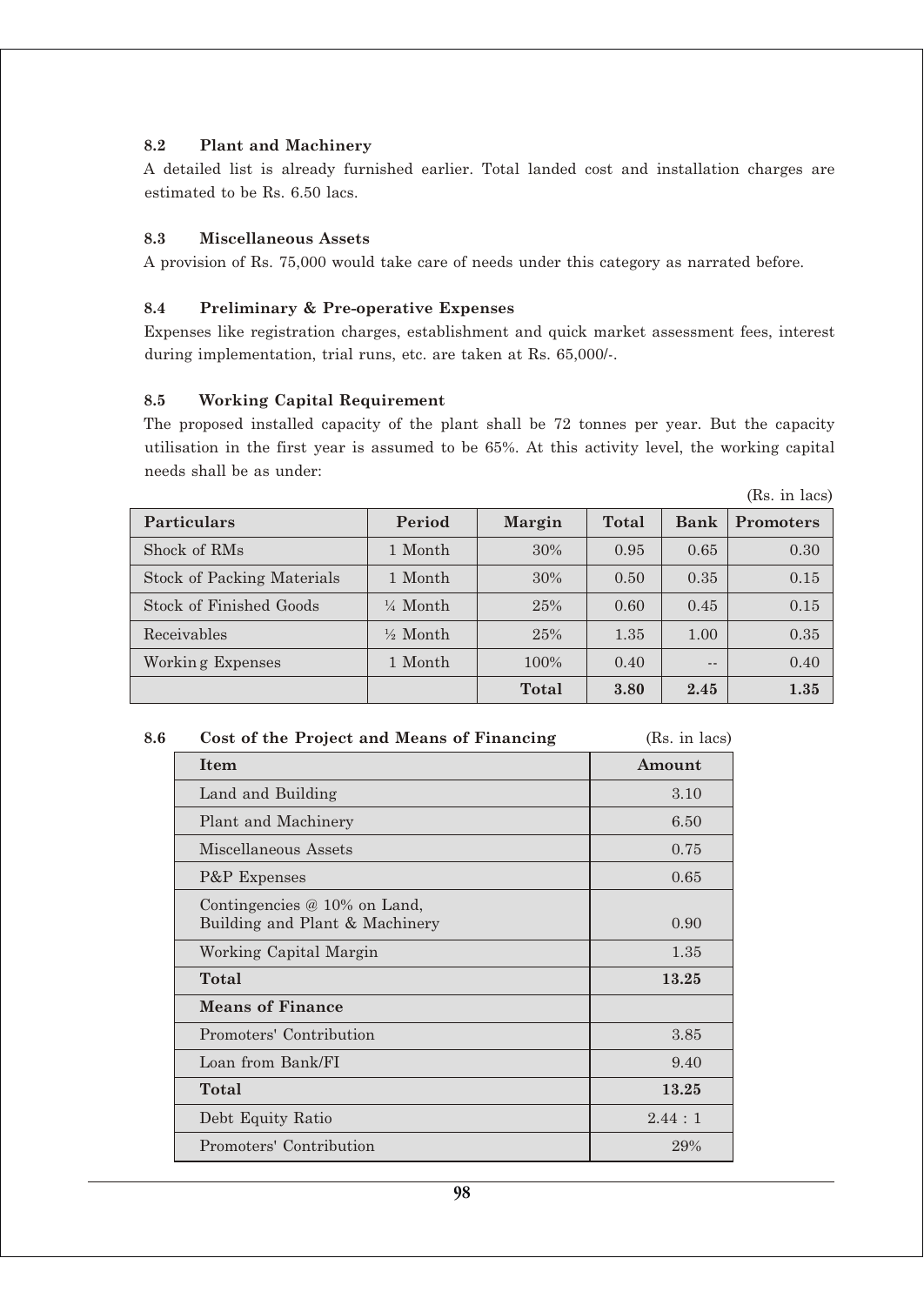Financial assistance in the form of grant is available from the Ministry of Food Processing Industries, Govt. of India, towards expenditure on technical civil works and plant and machinery for eligible projects subject to certain terms and conditions.

# **9.0 PROFITABILITY CALCULATIONS**

## **9.1 Production Capacity and Build-up**

The proposed production capacity of the plant at 100% is 72 tonnes per year. Capacity utilisation in the first year is envisaged to be 65% whereas second year onwards it is restricted to 75%.

#### **9.2 Sales Revenue at 100%** (Rs. in lacs)

| ~~~~~~~~~~~~~~~~~~~~~~~~~ |                 |           |                       |
|---------------------------|-----------------|-----------|-----------------------|
| Product                   | Qtv<br>(Tonnes) | Price/Ton | Selling   Sales Value |
| Extruded Puffed Snacks    | 72              | 70,000    | 50.40                 |

#### **9.3 Raw Materials Required at 100%** (Rs. in lacs)

| $1000$ $1000$ $1000$ $1000$ $1000$ $1000$                                         |                 |                   | $1.000$ , $1.1$ , $1000$ |
|-----------------------------------------------------------------------------------|-----------------|-------------------|--------------------------|
| Product                                                                           | Qty<br>(Tonnes) | Price/Ton<br>(Rs) | Value                    |
| Corn Grits                                                                        | 50              | 13,000            | 6.50                     |
| Wheat/Rice Flour                                                                  | 15              | 14,000            | 2.10                     |
| Edible Oil                                                                        | $\mathbf{2}$    | 50,000            | 1.00                     |
| Spices 3                                                                          | 70,000          | 2.10              |                          |
| Salt<br>$\overline{2}$                                                            | 4,000           | 0.08              |                          |
| Printed Rolls of Food Grade<br>Plastic Film (15 lacs pouches of 50 gms. capacity) |                 | $- -$             | 6.32                     |
| Corrugated Boxes (Assorted sizes)                                                 | --              | $- -$             | 7.04                     |
|                                                                                   |                 | Total             | 25.14                    |

#### **9.4 Utilities**

The total expenditure under this head at 100% capacity utilisation is expected to be Rs.1, 00,000/- as explained earlier.

#### **9.5 Selling Expenses**

Extruded puffed snacks can be sold through number of outlets spread across a large area which would entail considerable transportation cost. Commission of 7% to 8% shall have to be paid to the retailers and product sampling is also required.

#### **9.6 Interest**

Interest on term loan assistance of Rs. 9.40 lacs is calculated @ 12% per year considering repayment in 5 years including a moratorium period of 1 year. Interest on working capital loan from bank is computed @ 14% per annum.

#### **9.7 Depreciation**

It is calculated on WDV basis and rates considered are 10% on building and 20% on plant and machinery and miscellaneous assets.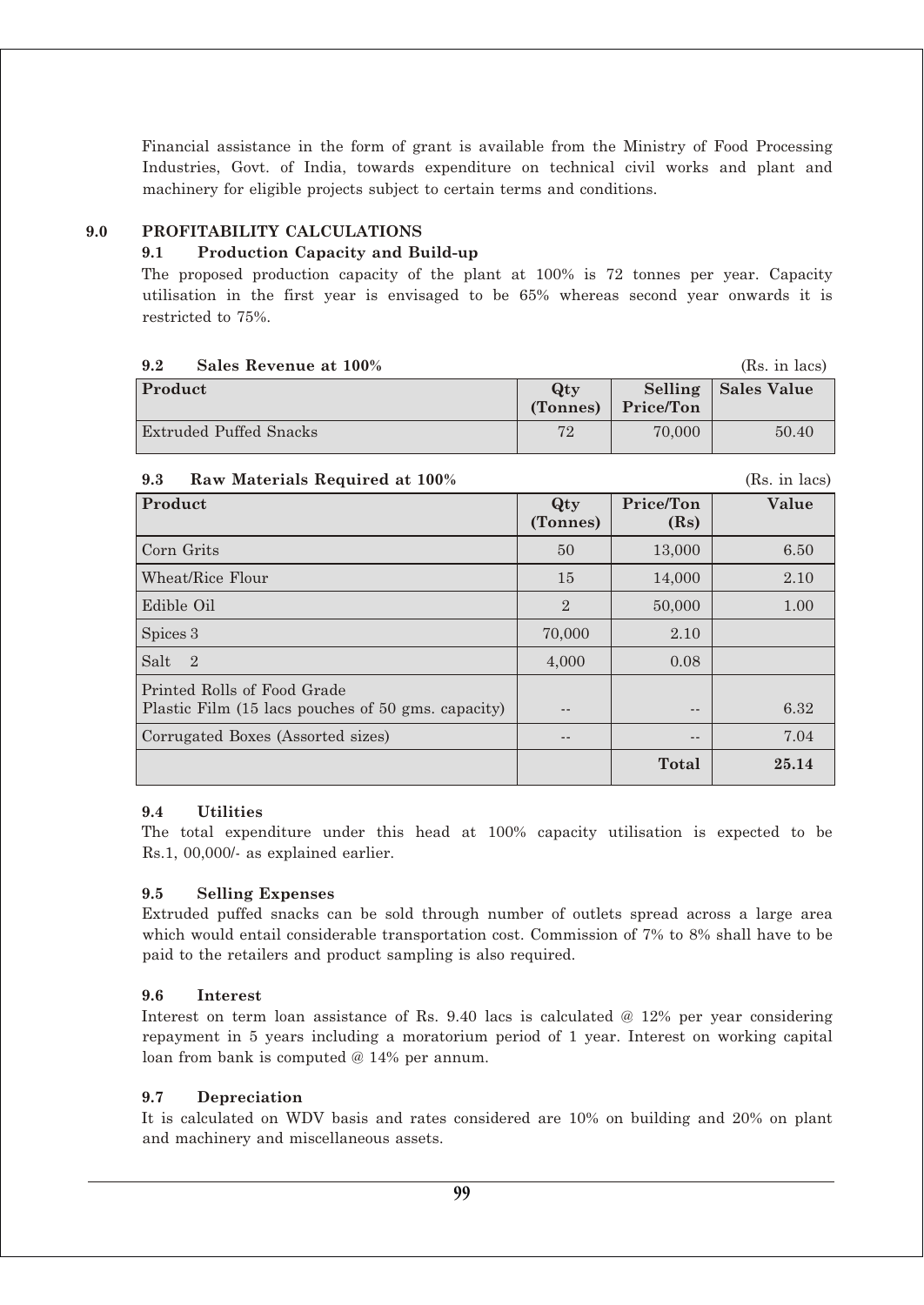# **10.0 PROJECTED PROFITABILITY**

(Rs. in lacs)

| No.          | <b>Particulars</b>                    | 1st Year              | 2nd Year |
|--------------|---------------------------------------|-----------------------|----------|
| $\mathbf{A}$ | <b>Installed Capacity</b>             | ----- 72 Tonnes ----- |          |
|              | Capacity Utilisation                  | 65%                   | 75%      |
|              | <b>Sales Realisation</b>              | 32.76                 | 37.67    |
| B            | <b>Cost of Production</b>             |                       |          |
|              | Raw Materials                         | 10.45                 | 12.00    |
|              | <b>Packing Materials</b>              | 5.90                  | 6.80     |
|              | <b>Utilities</b>                      | 0.65                  | 0.75     |
|              | Salaries                              | 3.26                  | 3.71     |
|              | Stores & Spares                       | 0.60                  | 0.70     |
|              | Repairs & Maintenance                 | 0.75                  | 0.90     |
|              | Selling Expenses @ 12.5%              | 4.10                  | 4.70     |
|              | Administrative Expenses               | 1.20                  | 1.40     |
|              | <b>Total</b>                          | 26.91                 | 30.96    |
| $\mathbf C$  | Profit before Interest & Depreciation | 5.85                  | 6.71     |
|              | Interest on Term Loan                 | 1.05                  | 0.79     |
|              | Interest on Working Capital           | 0.36                  | 0.40     |
|              | Depreciation                          | 1.64                  | 1.31     |
|              | Net Profit                            | 2.80                  | 4.21     |
|              | Income-tax @ 20%                      | 0.55                  | 0.85     |
|              | Profit after Tax                      | 2.25                  | 3.36     |
|              | Cash Accruals                         | 3.89                  | 4.67     |
|              | Repayment of Term Loan                | $-$                   | 2.15     |

| 11.0 |                                                              | <b>BREAK-EVEN ANALYSIS</b> |        | (Rs. in lacs) |
|------|--------------------------------------------------------------|----------------------------|--------|---------------|
|      | N <sub>o</sub>                                               | <b>Particulars</b>         | Amount |               |
|      | 32.76<br>[A]<br><b>Sales</b>                                 |                            |        |               |
|      | [B]<br><b>Variable Costs</b>                                 |                            |        |               |
|      |                                                              | Raw Materials              | 10.45  |               |
|      | Packing Materials                                            |                            | 5.90   |               |
|      | Utilities (70%)                                              |                            | 0.39   |               |
|      |                                                              | Salaries (35%)             | 1.95   |               |
|      |                                                              | Stores & Spares            | 0.60   |               |
|      |                                                              | Selling Expenses (70%)     | 2.87   |               |
|      |                                                              | Admn. Expenses (50%)       | 0.60   |               |
|      | Interest on Working Capital<br> C <br>Contribution [A] - [B] |                            | 0.36   | 23.12         |
|      |                                                              |                            |        | 9.64          |
|      | [D]                                                          | <b>Fixed Cost</b>          | 5.84   |               |
|      | [E]<br>Break-Even Point $(D - C)$                            |                            | 61%    |               |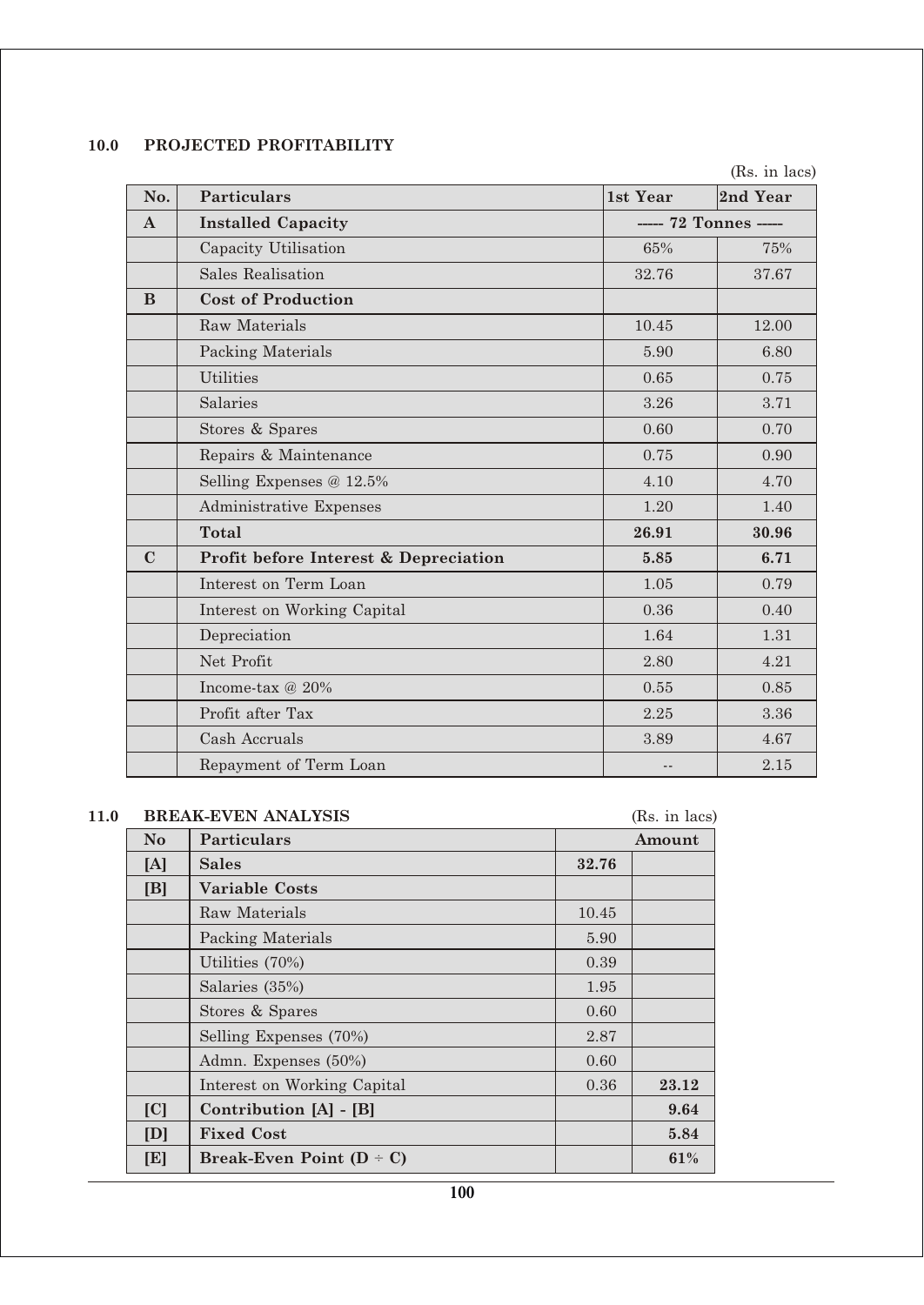# **Financial Leverage**

 $=$  EBIT/EBT  $= 4.21 \div 2.80$  $= 1.50$ 

# **Operating Leverage**

= Contribution/EBT  $= 9.64 \div 2.80$ = 3.44

# **Degree of Total Leverage**

 $=$  FL/OL  $\,$  $= 1.50 \div 3.44$  $= 0.44$ 

# **[B] Debt Service Coverage Ratio (DSCR)**

(Rs. in lacs)

| Particulars         | 1st Yr | 2nd Yr | 3rd Yr | 4th Yr | 5th Yr |
|---------------------|--------|--------|--------|--------|--------|
| Cash Accruals       | 3.89   | 4.67   | 5.21   | 5.80   | 6.39   |
| Interest on TL      | 1.05   | 0.79   | 0.59   | 0.33   | 0.16   |
| Total [A]           | 4.94   | 5.46   | 5.80   | 6.13   | 6.55   |
| Interest on TL      | 1.05   | 0.79   | 0.59   | 0.33   | 0.16   |
| Repayment of TL     | $ -$   | 2.35   | 2.35   | 2.35   | 2.35   |
| Total [B]           | 1.05   | 3.14   | 2.94   | 2.68   | 2.51   |
| $DSCR [A] \div [B]$ | 4.70   | 1.73   | 1.97   | 2.28   | 2.60   |
| <b>Average DSCR</b> | 2.65   |        |        |        |        |